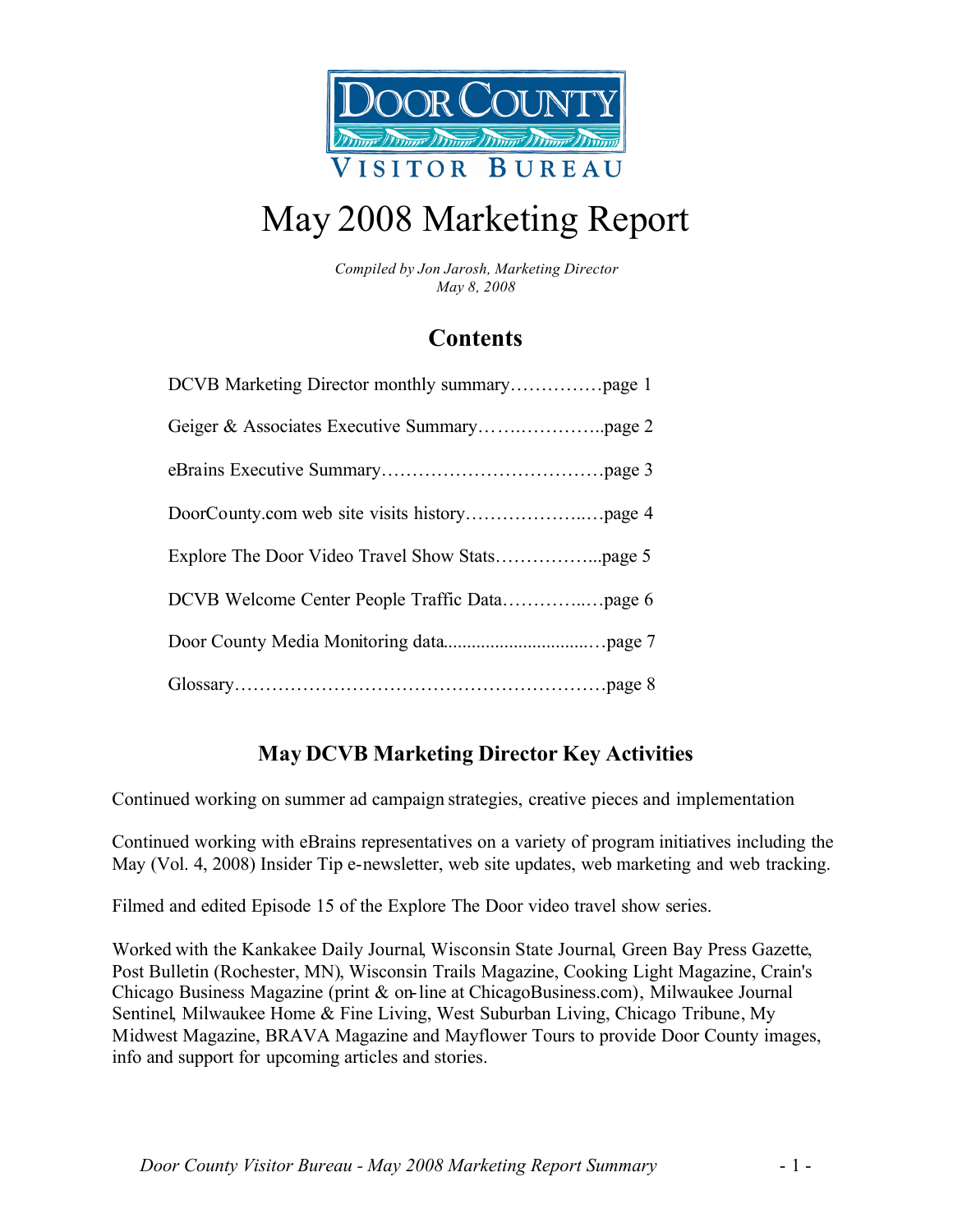### **GEIGER & ASSOCIATES MEDIA MARKETING UPDATE – MAY 2008**

- $\checkmark$  Including the July 8-13, 2007, October 14-19, 2007 and February 21-24, 2008 press tours, a total of 67 journalists (39 for the current contract) have visited Door County (as part of a group or individual trips) for the purposes of editorial research.
- $\checkmark$  As a result of Geiger & Associates group editorial press tours and media liaison activities on behalf of the Door County Visitor Bureau, 58 articles have been placed in print, radio or online media to date.
- $\checkmark$  These articles have reached an audience of 5,711,076 readers/listeners/viewers.
- $\checkmark$  If these articles had been purchased in the form of paid advertising, it would have cost the Door County Visitor Bureau \$388,249. This Ad Value Equivalency (AVE) represents a 68% ROI.
- $\checkmark$  In-kind contributions from local DCVB industry partners for July and October 2007 and February 2008 group editorial press tours total \$70,387.50. Complimentary airfare Geiger & Associates has arranged to have donated (for all press tours) on behalf of this program totals \$26,500.00. The total amount of in-kind contributions for this program thus far is \$96,887.50, representing costs the DCVB did not incur.
- $\checkmark$  Obtained anticipated editorial dates from journalists for articles resulting from press tours; some approximate dates obtained so far are:
	- o Stone Magazine, May 2008
	- o Toronto Sun (Canada), May/June 2008
	- o London Free Press (Canada), May/June 2008
	- o Reunions Magazine, Summer 2008<br>○ Country Living, June 2008
	- o Country Living, June 2008<br> **Emerald Coast Magazine (**
	- Emerald Coast Magazine (FL), June/July 2008
	- o Evansville Living Magazine (IN), July/August 2008
	- o Relish (national newspaper insert), September 2008
	- o AAA Living, September/October 2008 (The Swede Life)
	- o SkyWest Magazine (United Express edition), September/October 2008
	- o American Driver Magazine, January 2009
	- o AAA Journeys, January/February 2009
	- o AAA Home & Away Midwest, 2009
	- o Art Showcase Magazine (MI), TBA 2008
	-
	- o View Magazine, TBA<br>
	o San Diego Magazine. San Diego Magazine, TBA
	- o Hometown News Group (WI), TBA
	- o News Publishing Group (WI), TBA
- $\checkmark$  Geiger & Associates continues to respond on a daily basis to media inquiries for Door County press kits, information, images and copy verification to accompany anticipated editorial coverage.
- $\checkmark$  Continued planning and information gathering for Door County press kit development.
- $\checkmark$  Geiger & Associates is creating itineraries, making arrangements and preparing for five more press tours between now and the end of July:

May 11-15, 2008 – Spring press tour May 15-19, 2008 – Maritime heritage media weekend June 26-29, 2008 – Arts-focused media weekend July 13-18, 2008 – Summer press tour July 31-August 3, 2008 – Culinary themed media weekend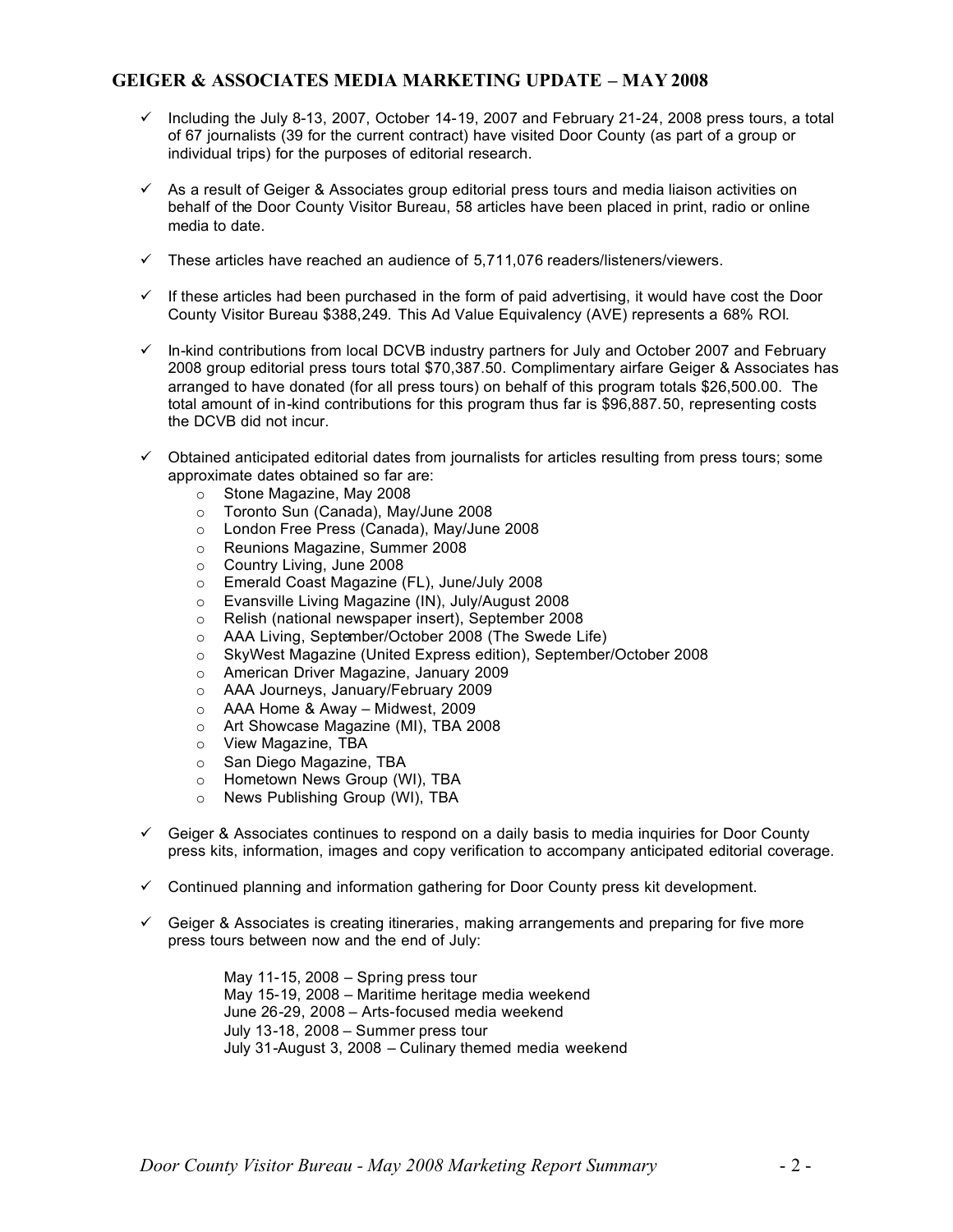



### **DOOR COUNTY ONLINE MARKETING EXECUTIVE SUMMARY April, 2008**

### **WEBSITE STATISTICS**

| Mar-08        |            |            | $%$ Change |        | % Change | <b>2008 YTD</b> | 2007     | $\%$   |
|---------------|------------|------------|------------|--------|----------|-----------------|----------|--------|
|               | Apr-08     | $Mar-08$   |            | Apr-07 |          |                 |          | Change |
| Site visits   | 223.337    | 188,788    | 15%        | 15.601 | 93%      | 751.459         | 425.649  | $77\%$ |
| Unique visits | .967<br>51 | ,738<br>47 | $9\%$      | 37,011 | 40%      | .407<br>177     | 130, 137 | 36%    |

*\*Smarter Stats*

### **DASHBOARD**

| <b>APRIL '08 TO DATE</b> | Contract<br><b>Impressions</b> | Contract<br><b>Clicks To</b> |            |        |
|--------------------------|--------------------------------|------------------------------|------------|--------|
|                          | <b>Impressions</b>             | <b>Clicks</b>                | To Date*   | Date   |
| <b>Insider Tip</b>       | 86,898                         | 5,498                        | 1,054,445  | 52,145 |
| <b>PPC</b>               | 682,117                        | 2,941                        | 12,786,803 | 32,252 |
| $HVN$ Q1*                | 116,760                        | 1,668                        | 199.080    | 2,844  |
| $PI*$                    | 527,288                        | 35                           | 8,027,288  | 535    |
| <b>Total</b>             | 1,413,063                      | 10,142                       | 22,067,616 | 87,776 |

*\*does not include SEO numbers, nor welcome/auto -responder emails*

*\*impressions are estimated against a search metric*

**SPRING 2007 PI CONVERSION STUDY**– Complete. Includes not only the current PI leads from Spring, '07 but also included all organics and append program names prior to 9/16/07.

|                 | Cost     | Leads  | Conv $%$ | # Parties | <b>Avg Party</b><br><b>Spend</b> | <b>Total Spend</b> | <b>ROI</b> |
|-----------------|----------|--------|----------|-----------|----------------------------------|--------------------|------------|
| <b>PI</b> leads | \$17,500 | 10,045 | 34.3%    | 3.444     | \$613                            | \$2,109,745        | \$121      |
| Append          | \$3,150  | 27,801 | 74.1%    | 20,595    | \$1,016                          | \$20,932,574       | \$6,645    |
| eBrains         | \$20,650 | 37,846 | 63.5%    | 24,039    | \$959                            | \$23,042,318       | \$1,116    |
| Organic         | unknown  | 19,377 | 79.5%    | 15,412    | \$1,457                          | \$22,457,134       | unknown    |

**DATABASE** – #91,800 (after April's deployment which includes the first batch of spring '08 PI leads)

### **OTHER:**

Volume  $3/April$  Insider Tip – Deployed on April  $8<sup>th</sup>$  to  $88,722$  opted-in consumers. Door County is A Work of Art! promoted art gallery and studio gems and the Festival of Blossoms events. The most highly clicked items were the prize giveaway, the Festival of Blossoms feature, the maps & directions links within the Featured Itinerary idea, the visitor guide form, and the FOB spring lodging packages (tells us the consumers are interested and need lodging but looking for packages and deals).

We are currently in market for another 61,000 PI leads; all will be added to the Door County database and are fully opted-in to receive communications.

### *\*Glossary of terms/acronyms can be found on page 8 of this report.*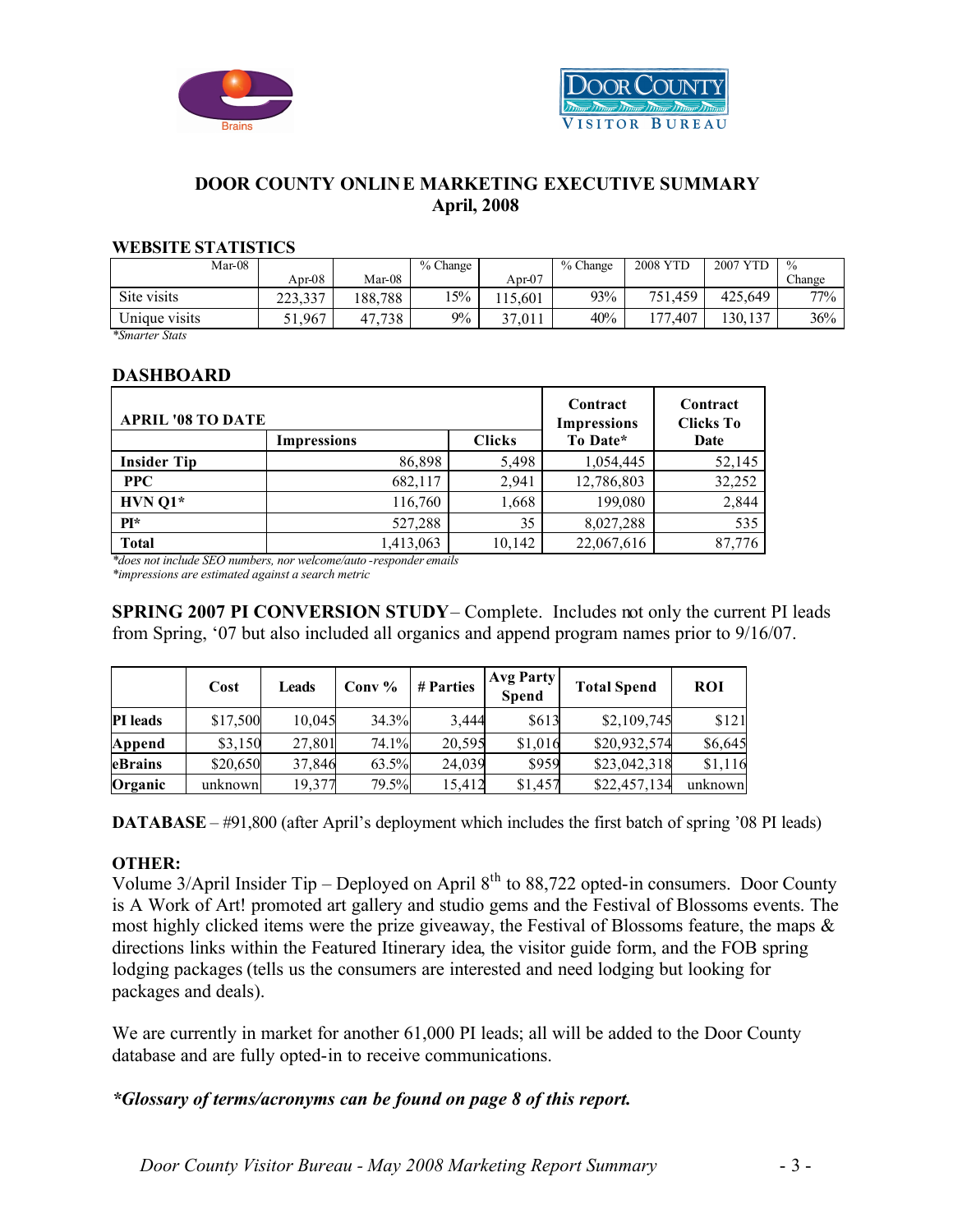

### **Web Site Visits – www.DoorCounty.com**

| Month        | 1999    | 2000    | 2001    | 2002    | 2003      | 2004    | 2005      | 2006      | 2007      | 2008    |
|--------------|---------|---------|---------|---------|-----------|---------|-----------|-----------|-----------|---------|
| Jan          | 42,272  | 39.771  | 51,592  | 53,592  | 71.118    | 74.461  | 97.924    | 83.410    | 103.816   | 178,573 |
| Feb          | 48.205  | 45,410  | 49,120  | 51,463  | 70,790    | 65,981  | 67,857    | 74.979    | 92.824    | 160,761 |
| March        | 33,695  | 59,056  | 61,063  | 56,241  | 80,416    | 65.816  | 67.740    | 102,660   | 113,408   | 188,788 |
| <b>April</b> | 34,226  | 57,407  | 68.598  | 68,566  | 90.747    | 70,930  | 82,341    | 109,761   | 115,601   | 223,337 |
| May          | 42,543  | 77,526  | 88,004  | 86,393  | 109,573   | 88,332  | 116,243   | 148,685   | 185,350   |         |
| June         | 49,959  | 95,185  | 102,765 | 93,826  | 153,921   | 104,912 | 133,497   | 158,433   | 211,342   |         |
| July         | 68.402  | 118.051 | 126.759 | 115,524 | 218,637   | 128.884 | 153.689   | 183,213   | 312.647   |         |
| Aug          | 67.756  | 97.548  | 109,763 | 99,099  | 190.008   | 111,089 | 153.706   | 179,422   | 301.311   |         |
| Sept         | 53,352  | 78,942  | 84,596  | 98.028  | 159.963   | 95.431  | 124.481   | 162,182   | 250.343   |         |
| Oct          | 33.845  | 55.935  | 66.811  | 87.003  | 117,792   | 72.977  | 105.599   | 125.675   | 235,005   |         |
| Nov          | 17,530  | 27.511  | 33,193  | 44,555  | 57,630    | 40.207  | 55.882    | 70,212    | 142,318   |         |
| <b>Dec</b>   | 20,314  | 28.872  | 31.562  | 46.887  | 53,486    | 53.100  | 70.049    | 79,142    | 134.009   |         |
| YTD Total    | 512,099 | 781,214 | 873,826 | 901,177 | 1,374,081 | 972,120 | 1,229,008 | 1,477,774 | 2,197,974 | 751,459 |



| YTD, web site visitor sessions up 43.3% |      |  |           |      |      |      |                                                                                   |      |         |
|-----------------------------------------|------|--|-----------|------|------|------|-----------------------------------------------------------------------------------|------|---------|
| 1999                                    | 2000 |  | 2001 2002 | 2003 | 2004 | 2005 | 2006                                                                              | 2007 | 2008    |
|                                         |      |  |           |      |      |      | 158.398  201.644  230.373  229.862  313.071  277.188  315.862   370.810   425.649 |      | 751.459 |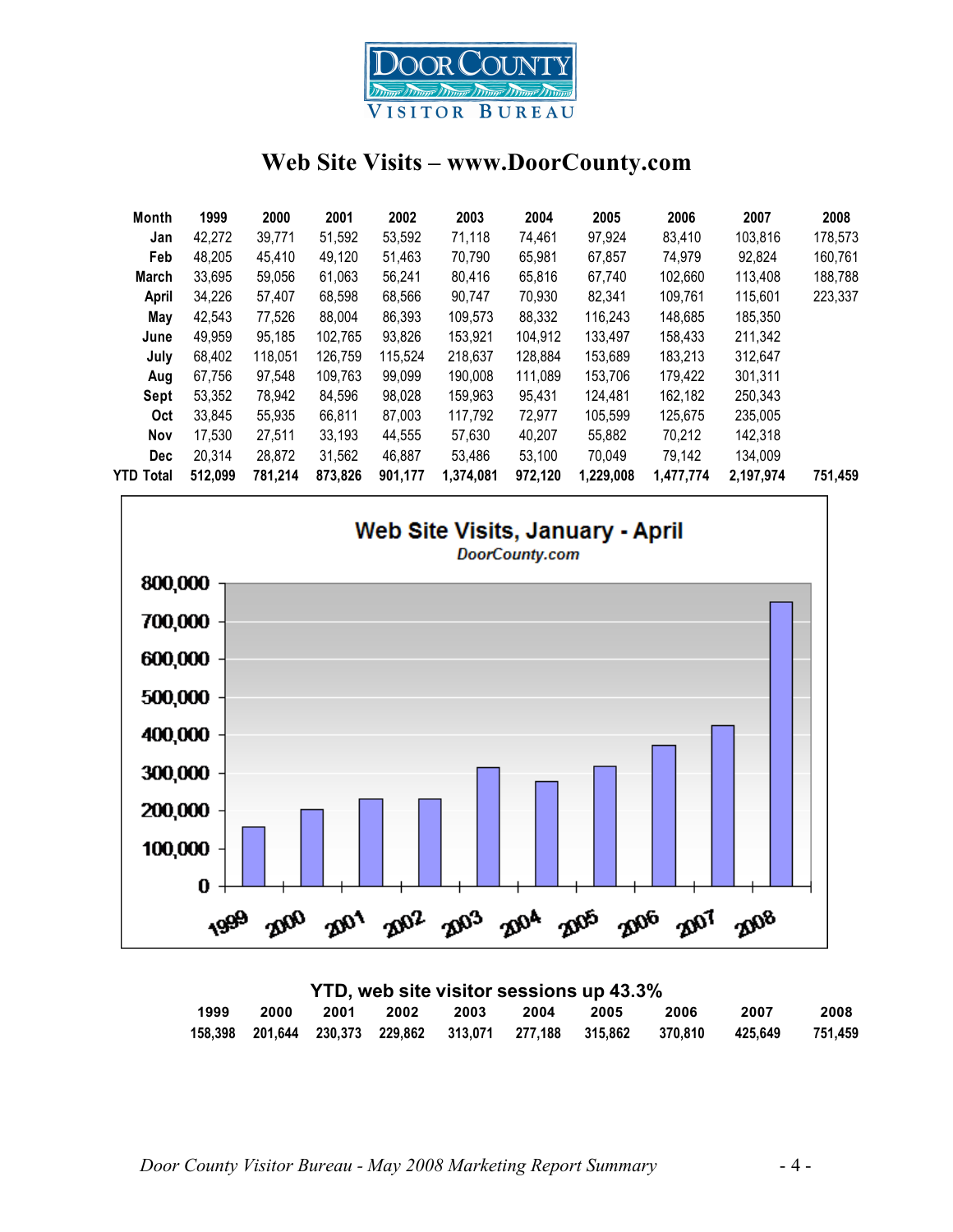

### **Info/Statistics for Door County's on-line video travel show**

*Through April 31, 2008*

#### **Some recent statistics about the show**

Through April, *Explore The Door* web activity has represented about **3.66%** of the site's traffic since September 2006, based on site visits.

Show episodes were viewed **4,143** times in April 2008, and have been viewed a total of **83,886** times on DoorCounty.com since the show began.

In addition to on-line views, show episodes were downloaded **1,412** times in April 2008. **25,168** episodes of the show have been downloaded from the site and through iTunes since the show began.

Show segments posted on YouTube were viewed **2,392** times in April 2008. Show segments have been posted on YouTube since June 2007, and since then they have gotten a total of **17,521** views.

**44** different segments have been filmed and included as part of the 15 episodes of the show that have been released.

In addition to the show being available on DoorCounty.com, it is also available through the iTunes music store, through YouTube as mentioned above, and is also available via local access TV stations in Door County communities that have local access TV channels. There is no charge to the DCVB for local access air play, and local feedback for the show has been extremely positive.

The first episode of *Explore The Door* was posted on DoorCounty.com on September 20, 2006.

#### **Show Overview**

*Explore The Door*, a video travel podcast about Door County, was created to highlight for potential visitors the eclectic mix of attractions and activities that can be experienced in Door County. While a majority of DCVB programs act as direct marketing pieces, *Explore The Door* is designed to be an image marketing tool. The program, through audio/visual interaction rather than the static images and text of traditional web sites, is meant to encourage travelers who are researching their vacation options to choose Door County as their travel destination. With increasing traveler consumption of on-line media content, specifically video, it gives Door County an opportunity to influence and persuade potential visitors to choose Door County in a way that had not been available to the DCVB prior to the start of this video travel podcast image marketing initiative. We believe we've been and continue to be ahead of the curve with this initiative, as other destinations around the country are just now trying to catch up and implement similar programs for their destinations.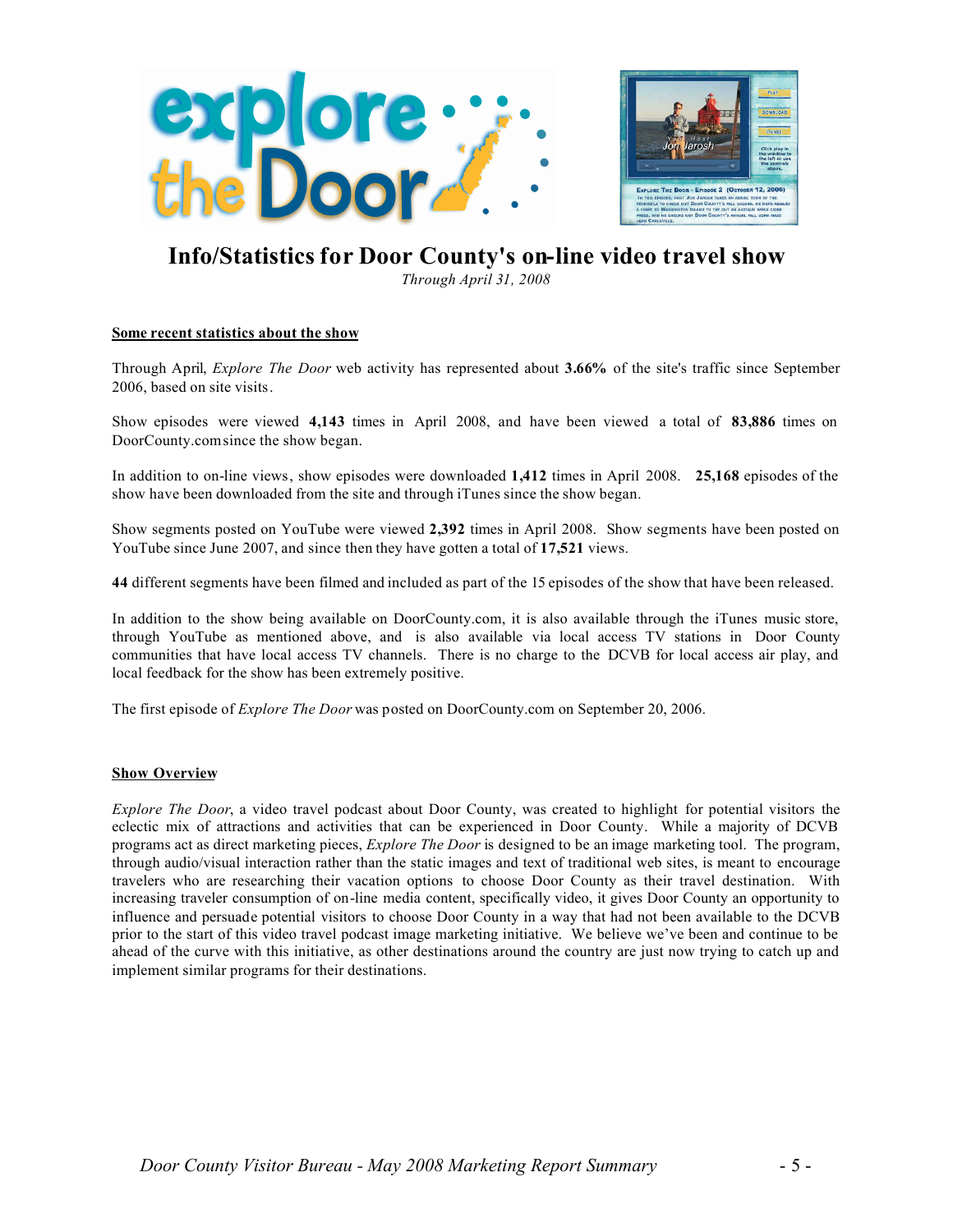# **Door County Visitor Center People Traffic**

*A people counter was installed in DCVB lobby in late April 2006*

|                  | 2006           | 2007   | 2008  | 2009 | 2010 | 2011                                                                    | 2012 | 2013 | 2014 |
|------------------|----------------|--------|-------|------|------|-------------------------------------------------------------------------|------|------|------|
| January          | $\blacksquare$ | 759    | n/a   |      |      |                                                                         |      |      |      |
| <b>February</b>  | $\blacksquare$ | 676    | 658   |      |      |                                                                         |      |      |      |
| <b>March</b>     | ۰              | 989    | 929   |      |      |                                                                         |      |      |      |
| <b>April</b>     | ۰              | 529    | 1,180 |      |      |                                                                         |      |      |      |
| May              | 3,535          | 3,313  |       |      |      |                                                                         |      |      |      |
| June             | 5,196          | 4,826  |       |      |      |                                                                         |      |      |      |
| July             | 8,058          | 7,596  |       |      |      |                                                                         |      |      |      |
| <b>August</b>    | 7,423          | 6,902  |       |      |      |                                                                         |      |      |      |
| <b>September</b> | 6,040          | 5,076  |       |      |      |                                                                         |      |      |      |
| <b>October</b>   | 5,208          | 5,075  |       |      |      |                                                                         |      |      |      |
| <b>November</b>  | 1,019          | 1,035  |       |      |      |                                                                         |      |      |      |
| <b>December</b>  | 867            | 693    |       |      |      | Due to an equipment malfunction, data is not available for January 2008 |      |      |      |
| <b>Total</b>     | 37,346         | 37,469 | 2,767 |      |      |                                                                         |      |      |      |



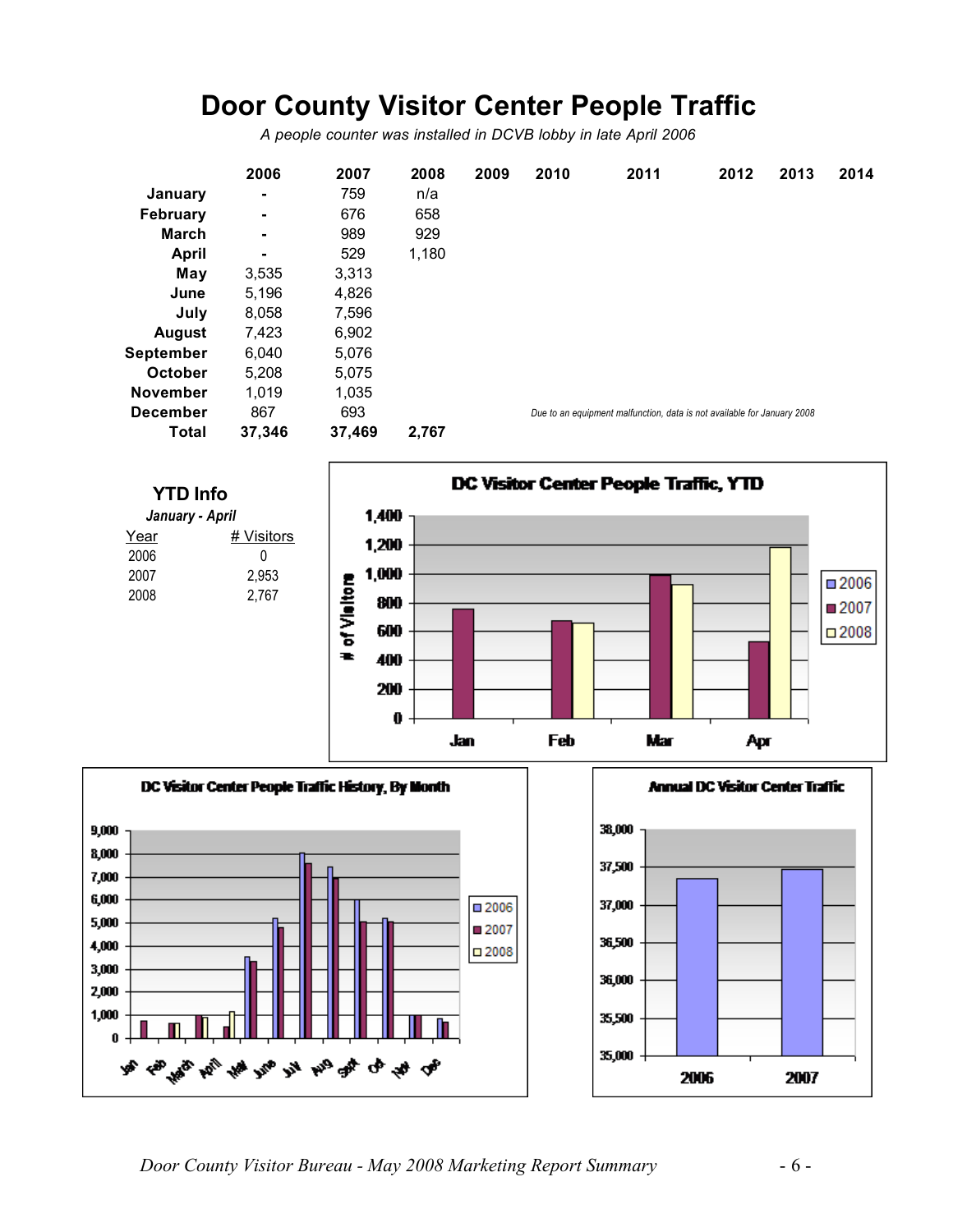# **Door County 2007-08 Media Coverage Summary**

|                |                 | <b>Impressions</b> | <b>Ad Value Equivilency</b> |                |                 |               |                |
|----------------|-----------------|--------------------|-----------------------------|----------------|-----------------|---------------|----------------|
| Annual<br>Goal | <b>YTD Goal</b> | <b>YTD Actual</b>  | % of goal                   | Annual<br>Goal | <b>YTD Goal</b> | YTD<br>Actual | $%$ of<br>goal |
| 50,000,000     | 37,500,000      | 33,328,015         | 89%                         | \$2,900,000    | \$2,175,000     | \$1,346,054   | 62%            |

### **Year To Date**

| <b>Monthly</b> |      |                    |             |  |  |  |  |  |
|----------------|------|--------------------|-------------|--|--|--|--|--|
|                | Hits | <b>Impressions</b> | <b>AVE</b>  |  |  |  |  |  |
| Aug '07        | 68   | 4,639,502          | \$583,447   |  |  |  |  |  |
| Sept '07       | 37   | 10,528,917         | \$131,391   |  |  |  |  |  |
| Oct '07        | 31   | 3,734,289          | \$78,395    |  |  |  |  |  |
| Nov '07        | 16   | 1,694,221          | \$96,713    |  |  |  |  |  |
| Dec '07        | 17   | 1,561,622          | \$92,197    |  |  |  |  |  |
| Jan '08        | 33   | 2,953,633          | \$72,177    |  |  |  |  |  |
| Feb '08        | 14   | 1,405,719          | \$69,300    |  |  |  |  |  |
| March '08      | 24   | 5,903,725          | \$215,954   |  |  |  |  |  |
| April '08*     | 7    | 906,387            | \$6,480     |  |  |  |  |  |
| May '08        |      |                    |             |  |  |  |  |  |
| June '08       |      |                    |             |  |  |  |  |  |
| July '08       |      |                    |             |  |  |  |  |  |
| TOTALS         | 247  | 33,328,015         | \$1,346,054 |  |  |  |  |  |



### **Quarterly Hits Impressions AVE** 1st Quarter 136 18,902,708 \$793,233 *(Aug, Sept, Oct)* 2nd Quarter 66 6,209,476 \$261,087 *(Nov, Dec, Jan)* 3rd Quarter\* 45 8,215,831 \$291,734 *(Feb, March, April)* 4th Quarter 0 0 0 50 *(May, June, July)* **TOTALS 247 33,328,015 \$1,346,054**

*\* monthly reporting not yet complete due to 4-5 week lag time in reporting by BurrellesLuce*

**This data taken from the DCVB's ongoing media monitoring program as contracted through BurrellesLuce Media Monitoring Services**